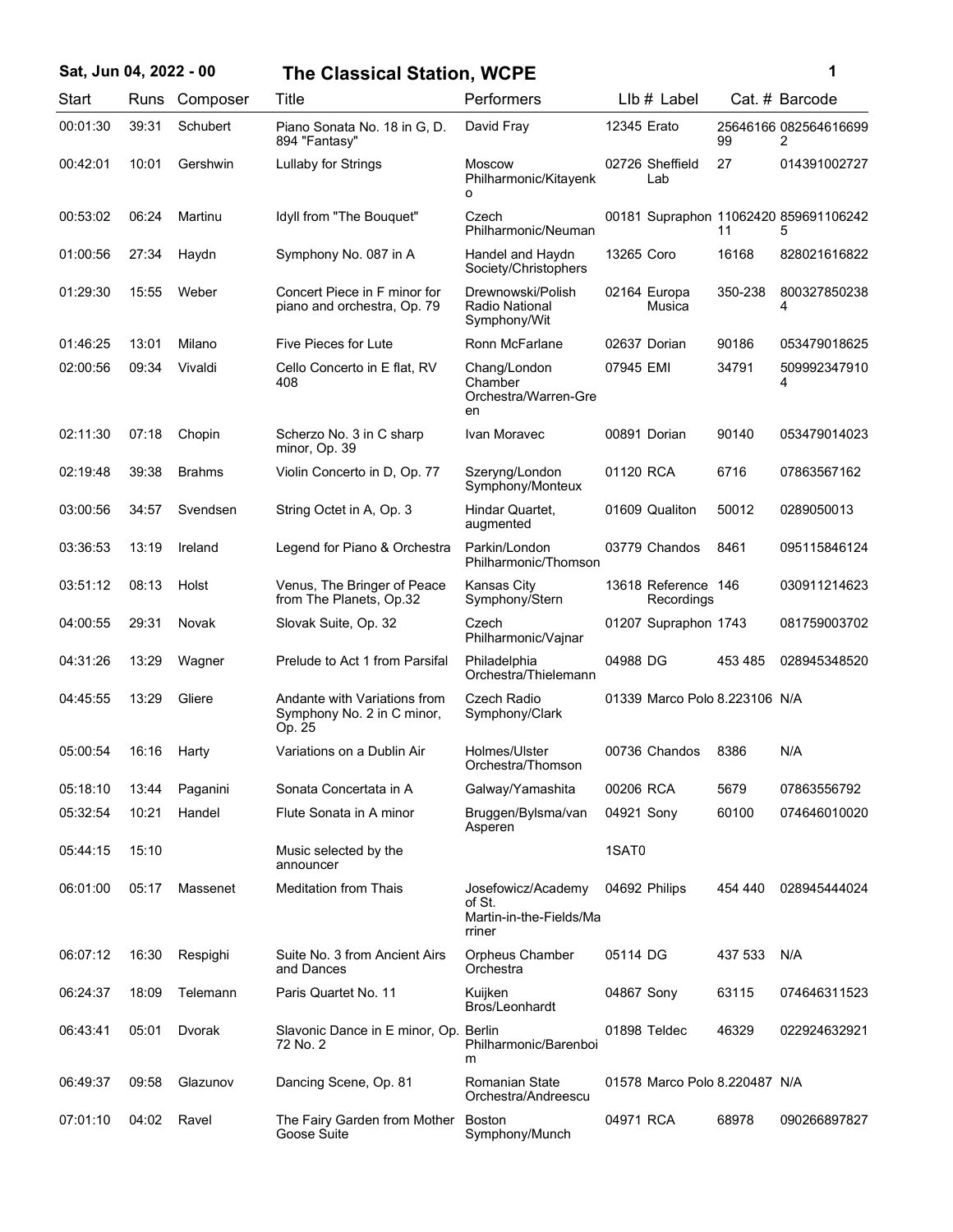| Sat, Jun 04, 2022 - 07 |       |                   | <b>The Classical Station, WCPE</b>                                        |                                                   |                                    |         | $\boldsymbol{2}$           |
|------------------------|-------|-------------------|---------------------------------------------------------------------------|---------------------------------------------------|------------------------------------|---------|----------------------------|
| Start                  |       | Runs Composer     | Title                                                                     | Performers                                        | LIb # Label                        |         | Cat. # Barcode             |
| 07:06:27               | 04:51 | Cutting           | Two works for lute                                                        | Julian Bream                                      | 03837 RCA                          | 61584   | 090266158423               |
| 07:12:53               | 19:07 | <b>Myslivecek</b> | Cello Concerto in C                                                       | Harnoy/I Solisti<br>Veneti/Scimone                | 02519 RCA                          | 61228   | 090266122820               |
| 07:33:15               | 16:07 | Schumann          | Five Pieces in Folk Style, Op.<br>102                                     | Ma/Ax                                             | 01470 CBS<br>Records               | 42663   | 07464426632                |
| 07:50:37               | 08:48 | Mozart            | Rondo from Serenade No. 7 in<br>D, K. 250 "Haffner"                       | Nishizaki/Capella<br>Istropolitana/Wildner        | 04986 Naxos                        |         | 8.550333 489103050333<br>5 |
| 08:01:00               | 06:48 | Suppe             | <b>Light Cavalry Overture</b>                                             | Cincinnati Pops/Kunzel 00723 Telarc               |                                    | 80116   | N/A                        |
| 08:09:03               | 07:03 | Saint-Saëns       | Danse macabre, Op. 40                                                     | Rosen/Boston<br>Pops/Fiedler                      | 07461 DG                           |         | 477 6118 028947761181      |
| 08:17:21               | 04:36 | Williams          | Finale from The Empire Strikes National<br>Back                           | Philharmonic/Gerhardt                             | Downk Varese<br>Sarabande          | n/a     | n/a                        |
| 08:24:27               | 09:10 | Haydn             | Divertimento No. 4 in C                                                   | Koopman/Goebel/Stuu 01714 Musical<br>rop/Medlam   | Heritage<br>Society                | 522363T | n/a                        |
| 08:34:52               | 03:59 | Beethoven         | Bagatelle in A minor, "Für<br>Elise"                                      | Anatol Ugorski                                    | 04529 DG                           | 453 902 | 028945390222               |
| 08:40:06               | 06:48 | Albéniz           | Cordoba from Spanish Songs,<br>Op. 232                                    | John Williams                                     | 00253 CBS                          | 36679   | 07464366792                |
| 08:48:09               | 11:16 |                   | Music selected by the<br>announcer                                        |                                                   | 1SAT0                              |         |                            |
| 09:01:15               | 12:43 | Weber             | Concertino in E minor for Horn, Baumann/Gewandhau 00298 Philips<br>Op. 45 | s Orch/Masur                                      |                                    | 412 237 | 028941223722               |
| 09:15:13               | 10:28 | Vivaldi           | Violin Concerto in E, Op. 3 No. Camerata<br>12                            | Romana/Duvier                                     | 09658 Point<br>Classics            | 267038  | 078736414224               |
| 09:27:31               | 31:55 | Grieg             | Symphony in C minor                                                       | Gothenburg<br>Symphony/Jarvi                      | 07392 DG                           | 427 321 | 028942732124               |
| 10:01:16               | 22:25 | Mendelssohn       | Violin Concerto in D minor                                                | Lysy/Camerata<br>Lysy/Menuhin                     | 01908 Proaudio                     | 5600    | N/A                        |
| 10:25:31               | 33:56 | <b>Bruch</b>      | Symphony No. 2 in F minor,<br>Op. 36                                      | Gewandhaus<br>Orch/Masur                          | 01646 Philips                      | 420 932 | 028942093225               |
| 11:01:17               | 09:05 | <b>Borowski</b>   | Suite Rococo                                                              | Gowanus Arts<br>Ensemble/Blundell                 | 13354 New Focus 166B<br>Recordings |         | 655646188911               |
| 11:11:37               | 26:54 | Prokofiev         | Romeo and Juliet: Suite No. 1. Cincinnati<br>Op. 64a                      | Symphony/P. Järvi                                 | 05949 Telarc                       | 80597   | 089408059728               |
| 11:40:21               | 19:06 | Bach              | Keyboard Concerto No. 2 in E,<br><b>BWV 1053</b>                          | Injushina/Hamburg<br>Chamber<br>Orchestra/Gothoni | 11003 Ondine                       | 1224    | 076119512242<br>6          |
| 12:01:17               | 15:59 | Mozart            | Horn Concerto No. 4 in E flat,<br>K. 495                                  | Allegrini/Orchestra<br>Mozart/Abbado              | 11503 DG                           |         | 479 3216 028947932161      |
| 12:18:31               | 12:08 | Elgar             | Serenade for Strings in E<br>minor, Op. 20                                | Orpheus Chamber<br>Orchestra                      | 00585 DG                           | 419 191 | 028941919120               |
| 12:32:29               | 15:48 | Tchaikovsky       | Capriccio italien, Op. 45                                                 | Israel<br>Philharmonic/Bernstein                  | 00292 DG                           | 415 379 | 028941537928               |
| 12:49:27               | 10:00 |                   | Music selected by the<br>announcer                                        |                                                   | 1SAT1                              |         |                            |
| 13:00:02               | 14:00 |                   | Met Opera Broadcast Opening                                               |                                                   | MetLiv                             |         |                            |
| 13:14:02               | 99:00 |                   | Met Opera: Dean's Hamlet                                                  |                                                   | MetLiv                             |         |                            |
| 14:53:02               | 31:00 |                   | Met Opera Broadcast: First<br>Intermission                                |                                                   | MetLiv                             |         |                            |
| 15:24:02               | 60:00 |                   | Met Opera: Dean's Hamlet                                                  |                                                   | MetLiv                             |         |                            |
| 16:24:02               | 08:00 |                   | Met Opera Broadcast: Closing                                              |                                                   | MetLiv                             |         |                            |
| 16:33:52               | 16:57 | Bizet             | L'Arlesienne Suite No. 1                                                  | Berlin<br>Philharmonic/Karajan                    | 00448 DG                           | 415 106 | 028921510624               |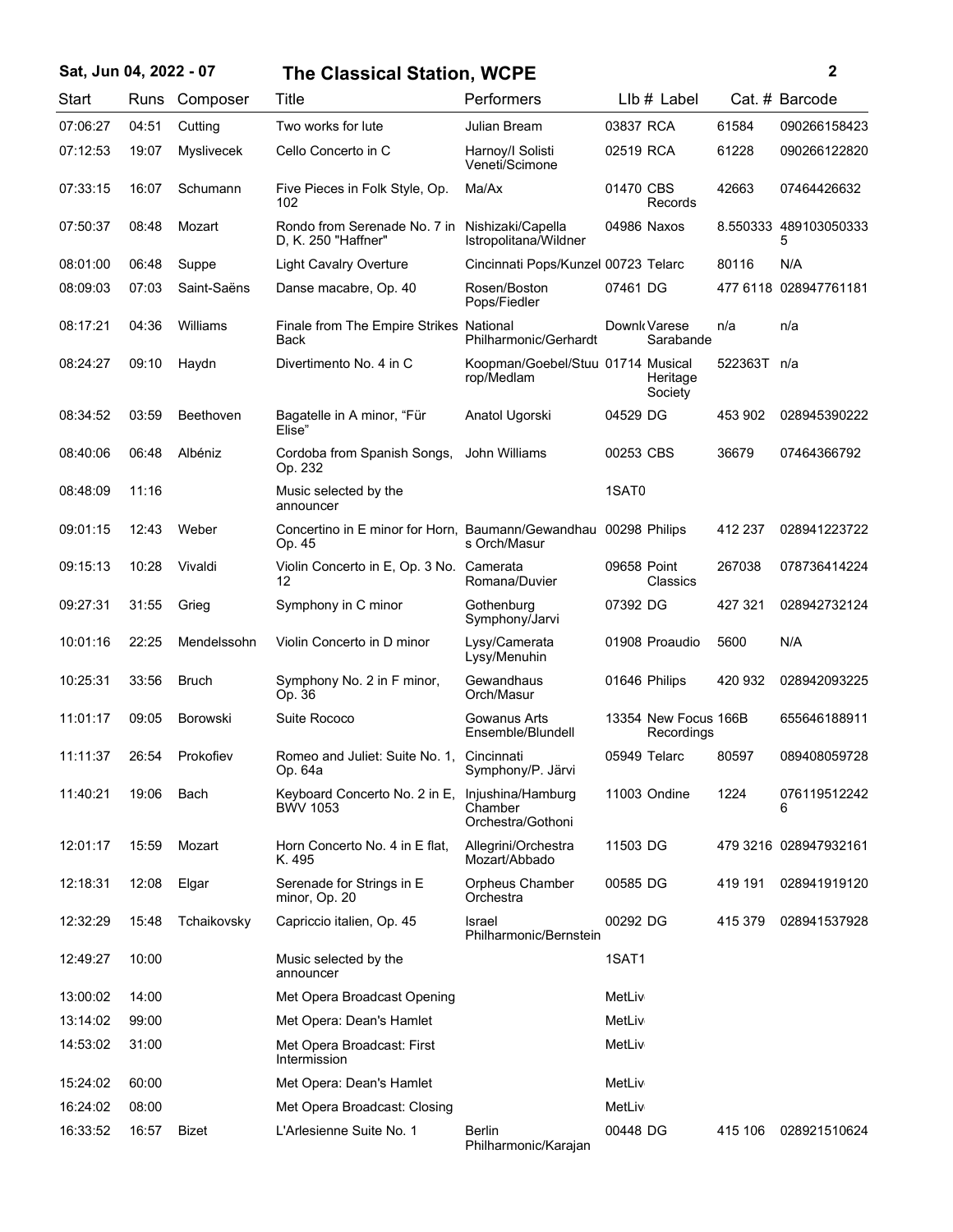## **Sat, Jun 04, 2022 - 17 3 The Classical Station, WCPE**

| ٦ |   |  |
|---|---|--|
|   |   |  |
|   |   |  |
|   |   |  |
|   | I |  |

| Start    | Runs  | Composer            | Title                                                           | Performers                                                       |              | LIb # Label                              |                | Cat. # Barcode                              |
|----------|-------|---------------------|-----------------------------------------------------------------|------------------------------------------------------------------|--------------|------------------------------------------|----------------|---------------------------------------------|
| 16:52:04 | 06:47 | Zimmer              | <b>Battle Scene from Gladiator</b>                              | Khatia Buniatishvili                                             | 13280 Sony   | Classical                                | 812            | 88985322 889853228126                       |
| 17:00:41 | 27:50 | Bach                | Partita No. 2 in D minor for solo C. Romero<br>violin, BWV 1004 |                                                                  | 01707 Delos  |                                          | 1005           | N/A                                         |
| 17:29:46 | 03:37 | <b>Brahms</b>       | Intermezzo in E, Op. 116 No. 6 Robert Silverman                 |                                                                  | 04631 CBC    |                                          | 1113           | 059582111321                                |
| 17:35:13 | 11:48 | <b>Borodin</b>      | Polovtsian Dances from Prince Berlin<br>Igor                    | Philharmonic/Karajan                                             | 01303 DG     |                                          | 419 063        | 028941906328                                |
| 17:48:16 | 11:09 |                     | Music selected by the<br>announcer                              |                                                                  | 1SAT1        |                                          |                |                                             |
| 18:02:25 | 06:39 | Elgar               | Pomp & Circumstance March<br>No. 1 in D                         | <b>BBC</b><br>Symphony/Bernstein                                 | 00534 DG     |                                          | 413 490        | 028941 34902<br>6                           |
| 18:10:34 | 11:58 | Mendelssohn         | Overture to A Midsummer<br>Night's Dream, Op. 21                | London<br>Symphony/Abbado                                        | 01043 DG     |                                          | 415973         | 028941597328                                |
| 18:23:47 | 03:39 | Shostakovich        | Waltz No. 2 from Jazz Suite<br>No. 2                            | Royal<br>Concertgebouw/Chailly                                   |              | 06616 Decca                              | 289 470<br>933 | 028947093329                                |
| 18:29:16 | 04:55 | Granados            | La Maya de Goya                                                 | Christopher Parkening 05152 Angel                                |              |                                          | 56730          | 724355673008                                |
| 18:35:26 | 11:31 | Bach, P.D.Q.        | 1712 Overture                                                   | Greater Hoople Area<br>Off-Season<br>Philharmonic/Bruno          |              | 09765 Telarc                             | 80210          | 089408021022                                |
| 18:48:27 | 10:50 | Wagner              | Prelude to Act 1 from Tristan<br>and Isolde                     | Los Angeles<br>Philharmonic/Leinsdorf                            |              | 02921 Sheffield<br>Lab                   | 10052          | 014391005223                                |
| 19:01:07 | 06:00 | Reznicek            | Overture to Donna Diana                                         | Dresden State<br>Orchestra/Vonk                                  | 00143 Ars    | Vivendi                                  | 2100136        | 410138000049<br>2                           |
| 19:08:22 | 30:31 | Vieuxtemps          | Violin Concerto No. 4 in D<br>minor, Op. 31                     | Hahn/German<br><b>Chamber Philharmonic</b><br>of Bremen/P. Jarvi | 12340 DG     |                                          | 8              | B002269 028947939566                        |
| 19:40:08 | 16:07 | Vaughan<br>Williams | Fantasia on a Theme of<br>Thomas Tallis                         | London<br>Philharmonic/Thomson                                   |              | 00193 Musical<br>Heritage<br>Society     | 512595H n/a    |                                             |
| 19:58:05 | 06:52 | Walton              | Crown Imperial (Coronation<br>March)                            | Bournemouth<br>Symphony/Litton                                   |              | 06474 London                             | 448 134        | 028944813425                                |
| 20:06:12 | 15:24 | ov                  | Rimsky-Korsak Russian Easter Overture, Op.<br>36                | Royal<br>Philharmonic/Dutoit                                     | 09841 Onyx   |                                          | 4064           | 880040406426                                |
| 20:22:51 | 31:42 | Beethoven           | Symphony No. 5 in C minor,<br>Op. 67                            | Vienna<br>Philharmonic/Rattle                                    | 06364 EMI    |                                          | 57445          | 724355744524                                |
| 20:55:48 | 03:37 | Silvestrov          | Lullaby~Melodies of the<br>Moments - Cycle III                  | Hope/Botvinov                                                    |              | DL000 Deutsche 4863022<br>Grammaph<br>on |                |                                             |
| 21:01:15 | 04:05 | Tomlinson           | Cinderella Waltz                                                | Czecho-Slovak Radio<br>Symphony/Tomlinson                        |              |                                          |                | 02124 Marco Polo 8.223413 489103023413<br>0 |
| 21:06:35 | 05:23 | Tiomkin             | <b>Hitchcock Suite</b>                                          | London<br>Symphony/Kaufman                                       |              | 10964 LSO Live                           | 0720           | n/a                                         |
| 21:13:13 | 40:17 | Berlioz             | Harold in Italy, Op. 16                                         | Zimmermann/London<br>Symphony/Davis                              |              | 06331 LSO Live                           | 0040           | 822231104025                                |
| 21:54:25 | 07:38 | Bach                | Toccata and Fugue in D minor, Nicholas Danby<br><b>BWV 565</b>  |                                                                  | 03364 CBS    |                                          | 45807          | 07464458072                                 |
| 22:03:53 | 41:15 | Sibelius            | Symphony No. 2 in D, Op. 43                                     | Scottish National<br>Orchestra/Gibson                            |              | 09545 Chandos                            | 8303           | n/a                                         |
| 22:46:23 | 04:48 | Tchaikovsky         | Waltz from Sleeping Beauty,<br>Op. 66                           | Cincinnati Pops/Kunzel 04284 Telarc                              |              |                                          | 80625          | 089408062520                                |
| 22:52:26 | 08:23 | Part                | Spiegel im Spiegel                                              | Baril/Dubeau                                                     |              | 09008 Analekta                           | 28731          | 774204873127                                |
| 23:02:39 | 14:40 | Bach                | Passacaglia and Fugue in C<br>minor, BWV 582                    | Michael Murray                                                   | 00332 Telarc |                                          | 80049          | N/A                                         |
| 23:18:34 | 16:21 | Jenkins, K.         | Palladio                                                        | London Philharmonic<br>Strings/Jenkins                           | 03964 Sony   |                                          | 66276          | 074646627626                                |